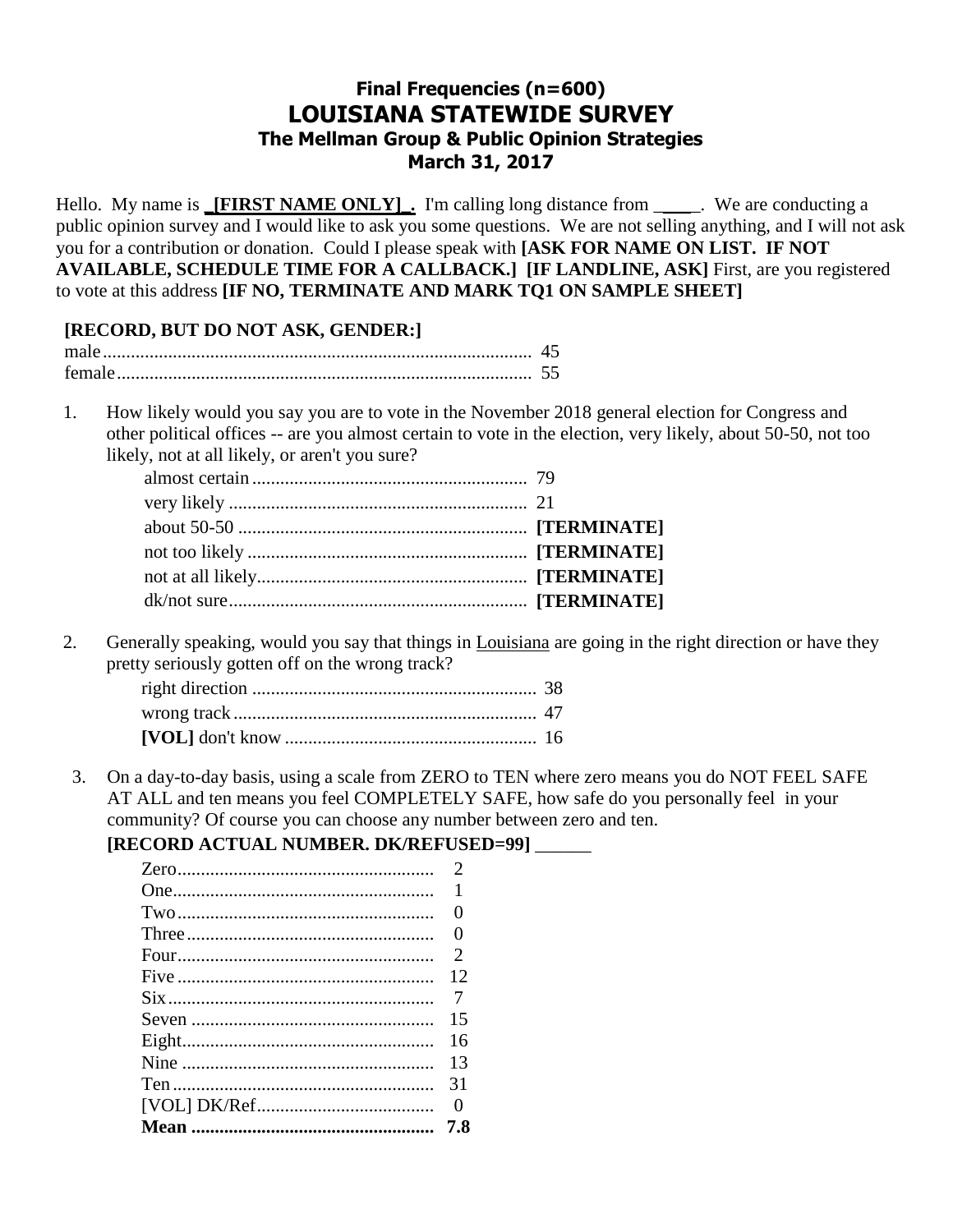As you may know, Louisiana is facing a nearly \$440-million-dollar budget shortfall. I am going to read you a list of things that could be done to deal with this shortfall. Please tell me if you believe each proposal is generally acceptable or generally unacceptable as Louisiana seeks to solve its budget deficit problem. **[IF ACCEPTABLE/UNACCEPTABLE, ASK:]** And do you feel that way STRONGLY or NOT SO STRONGLY?

|          | [ROTATE BY QUESTION Q.4-Q.10]                                   | <b>Total</b><br>Accep | <b>Total</b><br><b>Unaccep</b> | Strongly<br>Accep | <b>NSS</b><br>Accep | <b>NSS</b><br>Unaccep | Strongly<br>Unaccep | <b>VOL</b><br>DK/ref |  |
|----------|-----------------------------------------------------------------|-----------------------|--------------------------------|-------------------|---------------------|-----------------------|---------------------|----------------------|--|
| 4.       |                                                                 | 28                    | 69                             | 13                | 16                  | 15                    | 54                  | 3                    |  |
| 5.       |                                                                 | 46                    | 49                             | 25                | 20                  | 16                    | 33                  | 5                    |  |
| 6.       |                                                                 | 69                    | 27                             | 52                | 18                  | 9                     | 19                  | 3                    |  |
| 7.       | _Reducing spending on<br>transportation improvements            | 37                    | 58                             | 16                | 21                  | 17                    | 41                  | 5                    |  |
| 8.<br>9. | _Reducing spending on health care<br>Reducing spending on state | 19                    | 78                             | 10                | 9                   | 14                    | 64                  | 3                    |  |
|          |                                                                 | 30                    | 68                             | 15                | 14                  | 16                    | 52                  | 2                    |  |
| 10.      | Reducing spending on state prisons                              | 60                    | 34                             | 38                | 22                  | 12                    | 22                  | 6                    |  |

11. Do you think Louisiana should sentence more offenders than it does now to prison, sentence fewer offenders than it does now to prison, or should Louisiana sentence about the same number of offenders to prison as it does now?

12. Now I'm going to read you some arguments about the issue of sentencing nonviolent offenders, and then ask what you think. **[ROTATE STATEMENTS]**

**\_\_(Some/other) people say** that Louisiana sends a higher proportion of its citizens to prison than any other state, and makes less use of alternatives for nonviolent offenders, like treatment and supervision. These alternatives are much more cost-effective ways of preventing crime and keeping our communities safe.

**\_\_(Some/other) people say** that some so-called nonviolent crimes – like drug and property offenses – need to be punished with prison sentences. We need to show these offenders and others that there are serious consequences for breaking the law, and keep these criminals off the street.

How about you? Do you think Louisiana should sentence fewer nonviolent offenders to prison and make greater use of treatment and supervision instead, or should Louisiana continue sending the same number of nonviolent offenders to prison?

**[IF FEWER OR THE SAME, ASK:]** And do you feel that way strongly or not so strongly?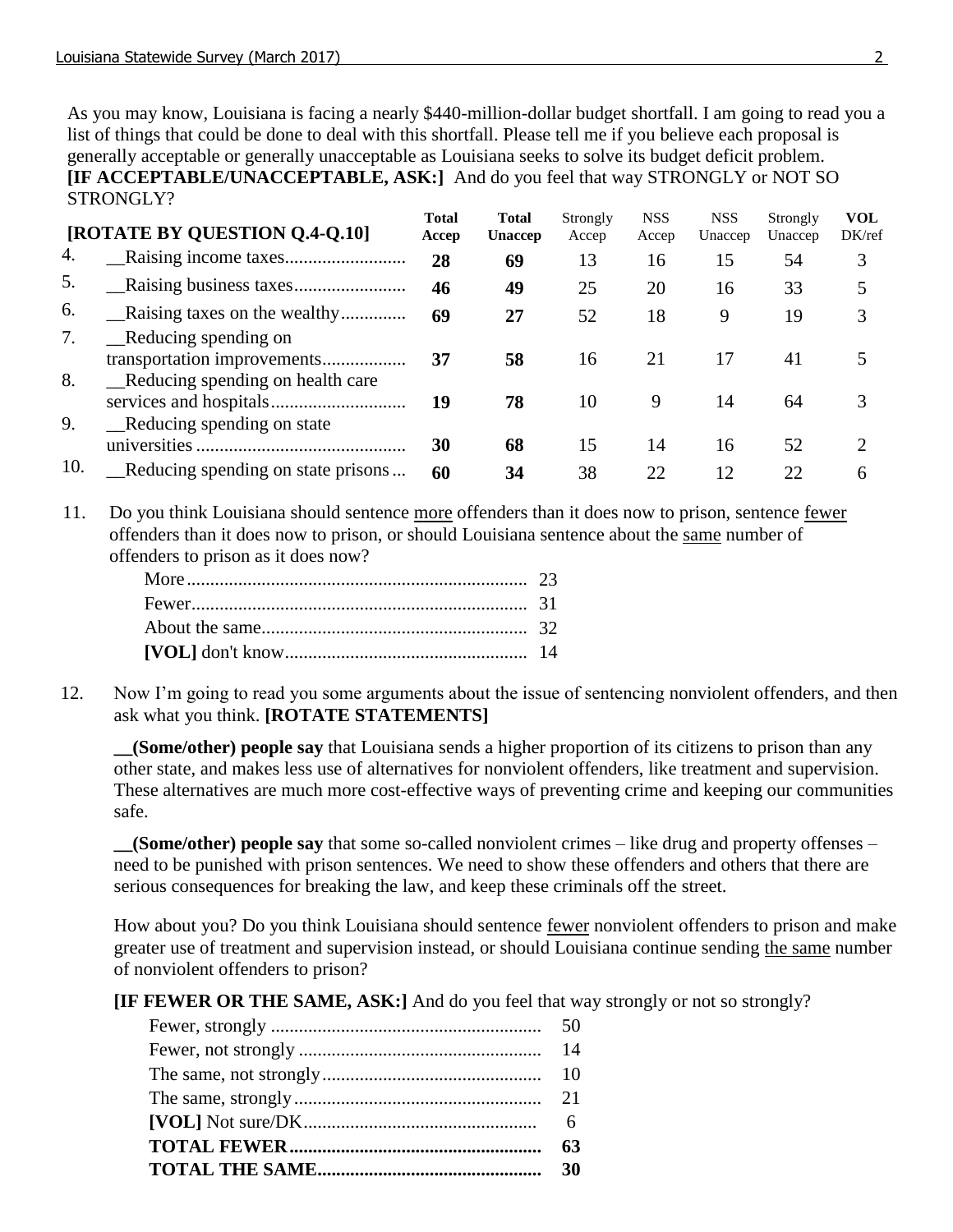13. Which of the following statements comes closer to your point of view about nonviolent offenders? **[ROTATE STATEMENTS]**

**Statement A**. It does not matter whether a nonviolent offender is in prison 15 or 20 or 24 months. What really matters is that the system ensures that when these offenders do get out, they are less likely to commit another crime.

### **OR**

\_\_ **Statement B.** Longer sentences for nonviolent offenders have made our streets safer, and this is no time to be reducing prison sentences for anyone. As long as these criminals are behind bars they cannot commit new crimes in our communities.

**[IF A OR B, ASK:]** Do you feel that way strongly or not so strongly?

14. Which of the following statements comes closer to your point of view? **[ROTATE STATEMENTS]**

**\_\_Statement A.** Prisons are a government spending program, and just like any other government spending program they need to be put to the cost-benefit test to make sure that society is benefitting from locking offenders up compared to punishing them other ways.

#### **OR**

**\_\_ Statement B**. It may be more expensive to lock up criminals compared to punishing them in other ways, but we need to make sure offenders go to prison so they learn the consequences of breaking the law.

**[IF A OR B, ASK:]** Do you feel that way strongly or not so strongly?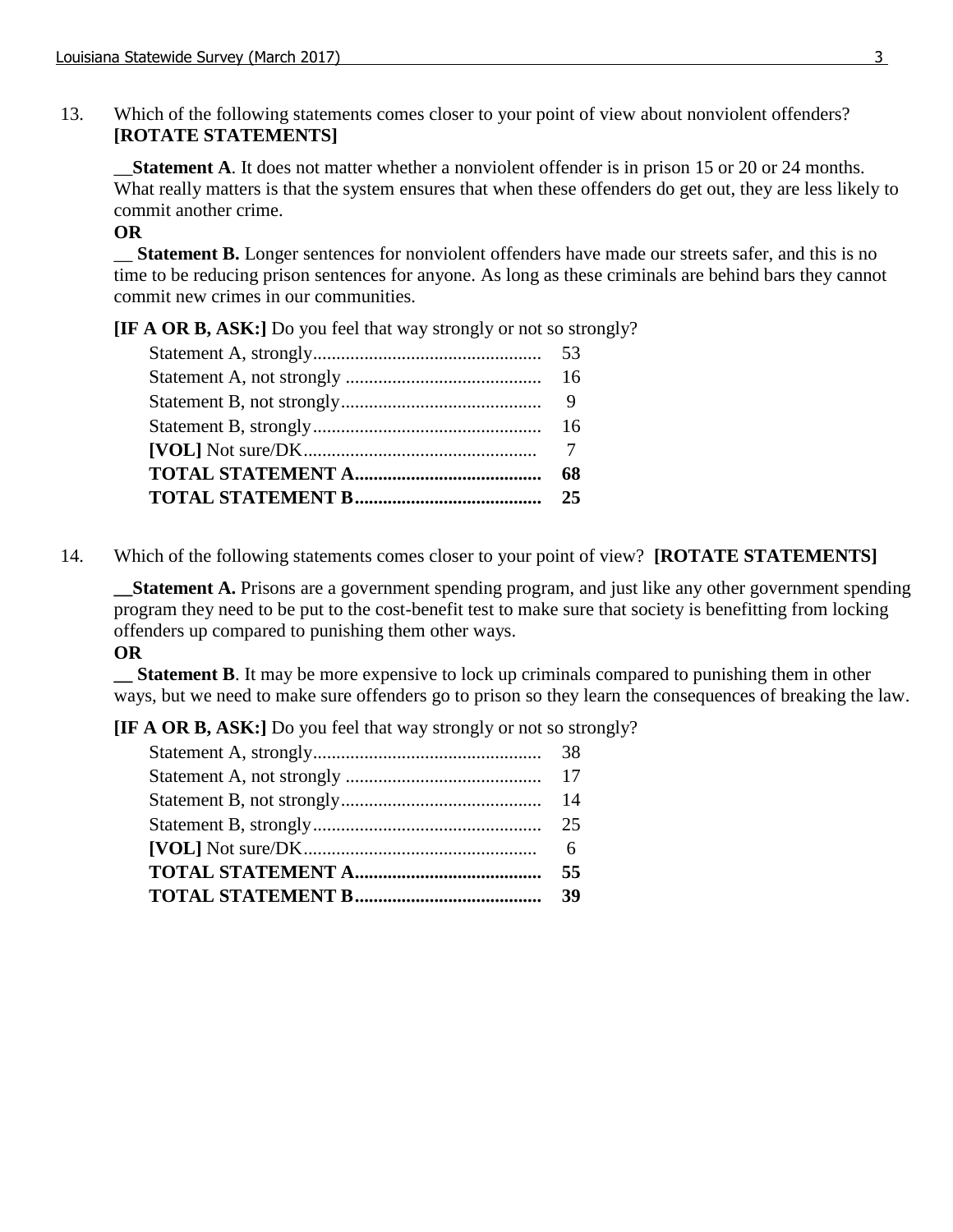15. One proposal is to shorten prison sentences for nonviolent offenders and use the money saved to pay for stronger probation and parole and more substance abuse and mental health treatment for offenders. Would you find this proposal generally acceptable or generally unacceptable?

**[IF ACCEPTABLE/UNACCEPTABLE, ASK:]** And do you feel that way STRONGLY or NOT SO STRONGLY?

16. On another topic, generally speaking, would you say that people who are found guilty of drug crimes these days serve sentences that are **[ROTATE]** \_\_too harsh, \_\_too lenient, or about right?

17. **[**In Louisiana, one proposal is to maintain long sentences for serious drug traffickers, while reducing penalties for other lower-level drug offenses. Now I'm going to tell you what supporters and opponents of the plan to reduce penalties on lower-level drug offenders say**,** and then ask whether you favor or oppose it.

### **[ROTATE STATEMENTS]**

\_\_**Supporters** of this proposal say research shows long prison sentences should be used primarily on the high-level drug dealers driving the illegal drug market. Sentencing lower-level street dealers, who may be addicts themselves, to longer prison sentences is not effective. Street dealers should be punished, but not in ways that prevent them from becoming productive citizens in the future.

\_\_**Opponents** of this proposal say that we should not let even lower-level drug dealers off the hook. They need to serve long prison sentences to keep them off the streets and to deter others. Reducing penalties for street dealers sends the wrong message. You do the crime, you do the time.

How about you? Do you favor or oppose reducing penalties for lower-level drug offenses? **[IF FAVOR/OPPOSE:]** Do you feel that way strongly or not so strongly?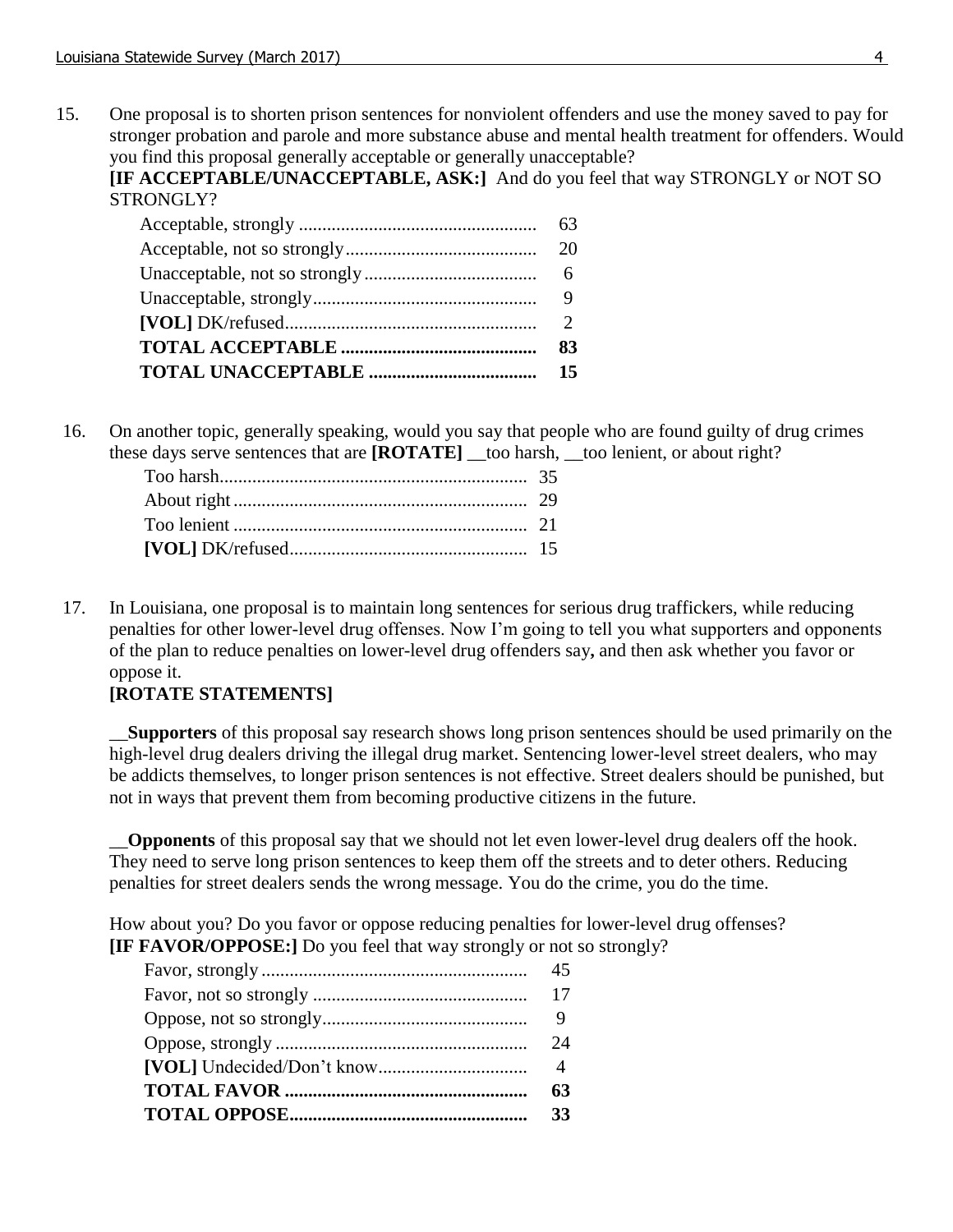18. As you may know, mandatory minimum sentences require those convicted of certain crimes to serve a specific length of time in prison. One proposal is that instead of mandatory minimums, judges have the flexibility to determine sentences based on the facts of each case. Would you find this proposal generally acceptable or generally unacceptable?

**[IF ACCEPTABLE/UNACCEPTABLE, ASK:]** And do you feel that way STRONGLY or NOT SO STRONGLY?

19. Currently in Louisiana, people on probation and parole can be sent back to jail or prison for behavior like failing a drug test, missing a meeting with their supervision officer, or missing curfew. One proposal is to limit the use of prison and jail in response to these non-criminal violations and instead use sanctions like community service and increased reporting. Would you find this proposal generally acceptable or generally unacceptable?

**[IF ACCEPTABLE/UNACCEPTABLE, ASK:]** And do you feel that way STRONGLY or NOT SO STRONGLY?

20. People on probation or parole are usually under supervision by government officials for a number of years, to confirm they follow certain rules. One proposal being discussed would allow people to earn reductions in the amount of time they are under supervision by participating in programs like substance abuse and mental health treatment, and by following the rules. Would you find such a proposal generally acceptable or generally unacceptable?

**[IF ACCEPTABLE/UNACCEPTABLE, ASK:]** And do you feel that way STRONGLY or NOT SO STRONGLY?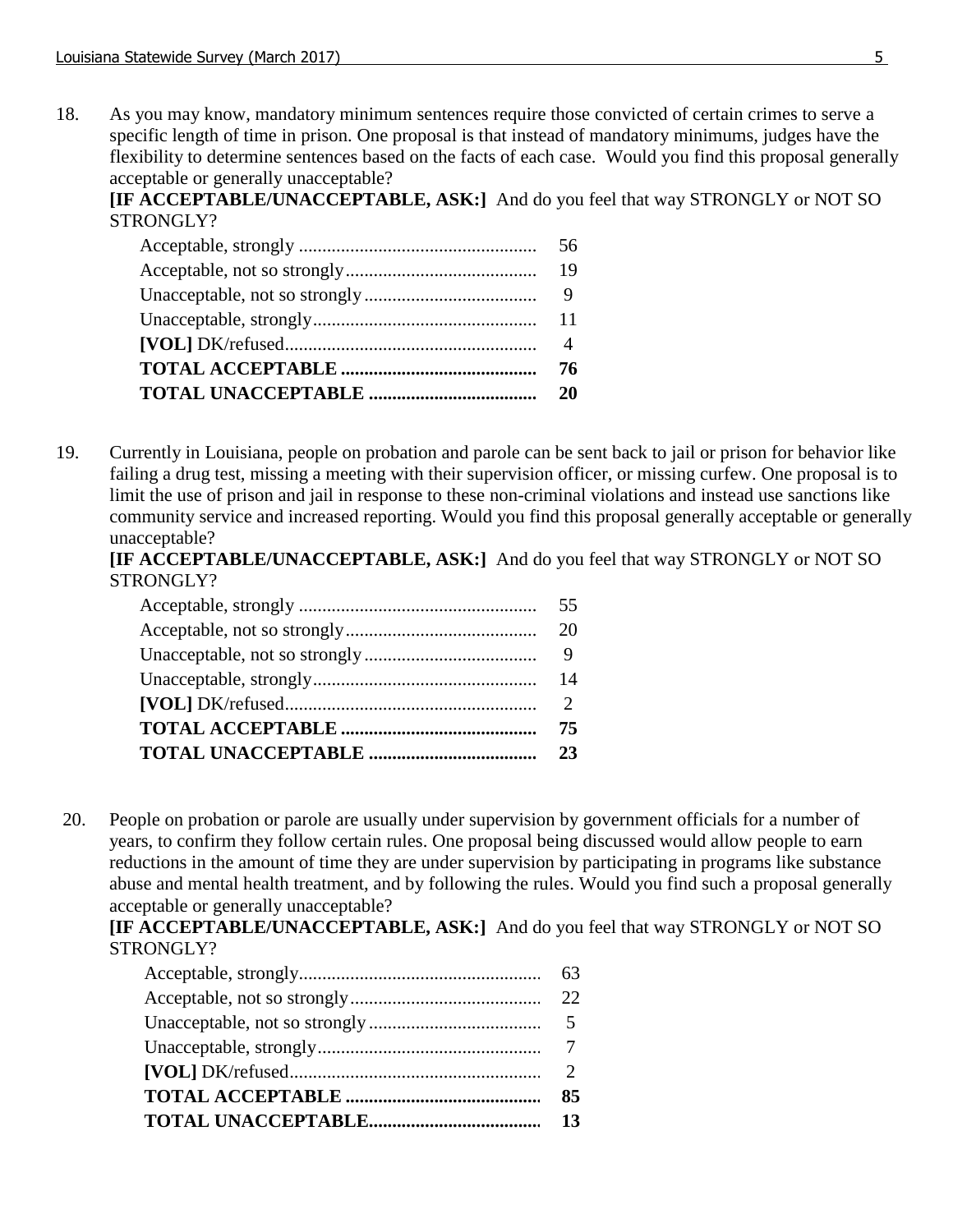21. When a person is arrested, charged with, or convicted of a crime, the criminal justice system often imposes fines, fees, surcharges, and other financial penalties. One proposal would keep the fines and fees the same, but allow offenders to pay them on a monthly basis, with the amount paid each month based on the offender's income. Half of each payment would go to pay victims back for damages they suffered. Do you favor or oppose this proposal?

**[IF FAVOR/OPPOSE:]** Do you feel that way strongly or not so strongly?

#### **THANK YOU. THE FEW REMAINING QUESTIONS ARE FOR STATISTICAL PURPOSES ONLY.**

22. Have you or a member of your immediate family been a victim of a violent crime? **[IF YES. ASK:]** And does that apply to you, to someone else in your household or both?

23. Have you or a member of your immediate family been a victim of a nonviolent crime? **[IF YES. ASK:]** And does that apply to you, to someone else in your household or both?

24. Have you or someone in your immediate family ever been in prison or on probation or parole? **[IF YES. ASK:]** And does that apply to you, to someone else in your household or both?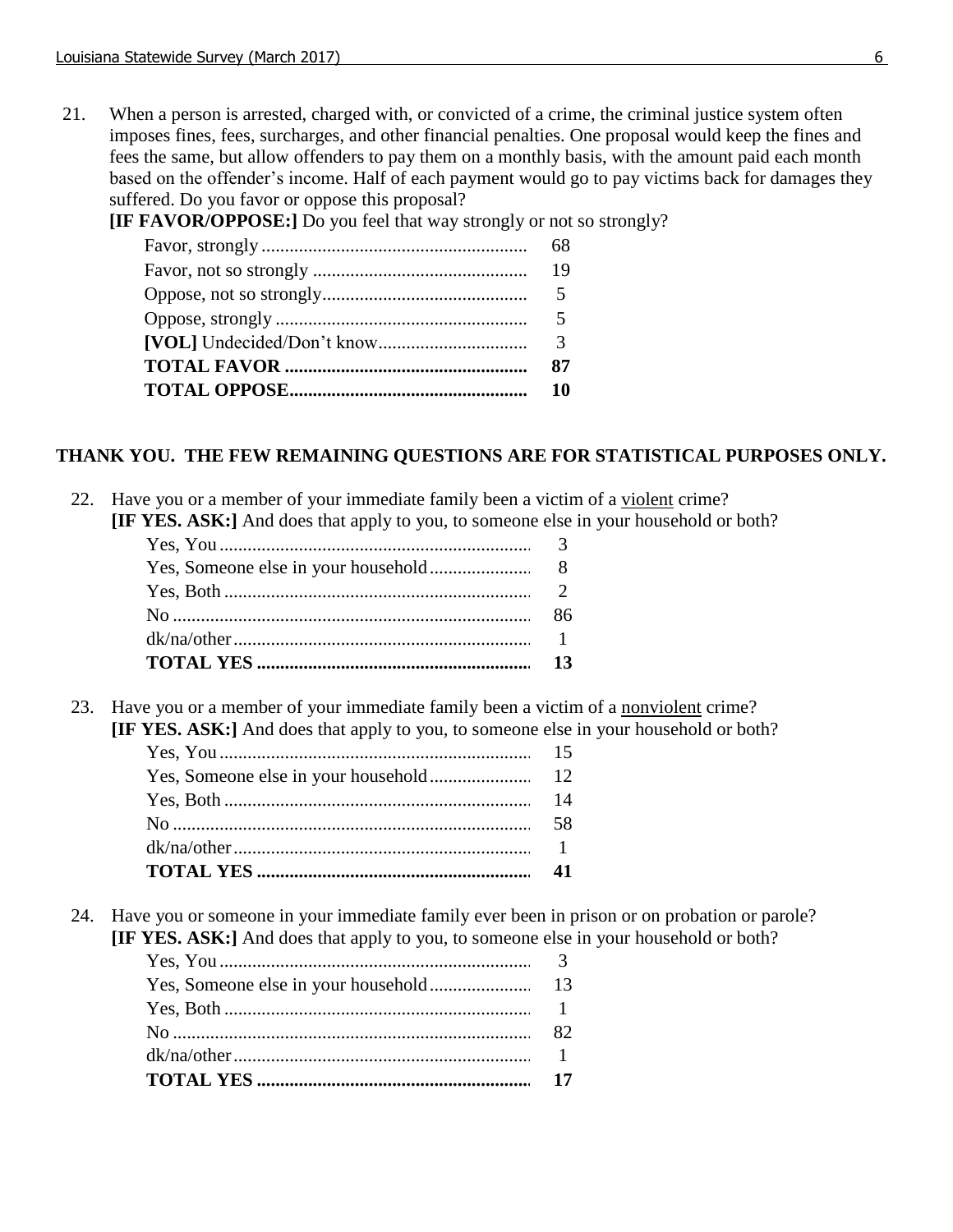25. Are you or someone in your immediate family active in Law Enforcement?

**IF YES. ASK:**] And does that apply to you, to someone else in your household or both?

# 26. What is your age? [CODE ACTUAL AGE. REFUSED=99]

27. What was the last level of schooling you completed?

|                                    | 5  |
|------------------------------------|----|
|                                    | 25 |
|                                    | 4  |
|                                    | 19 |
|                                    | 11 |
|                                    | 24 |
|                                    | 12 |
|                                    | 0  |
|                                    | 30 |
| <b>TOTAL VOCA/SOME COLL/2-YEAR</b> | 35 |
|                                    | 35 |
|                                    |    |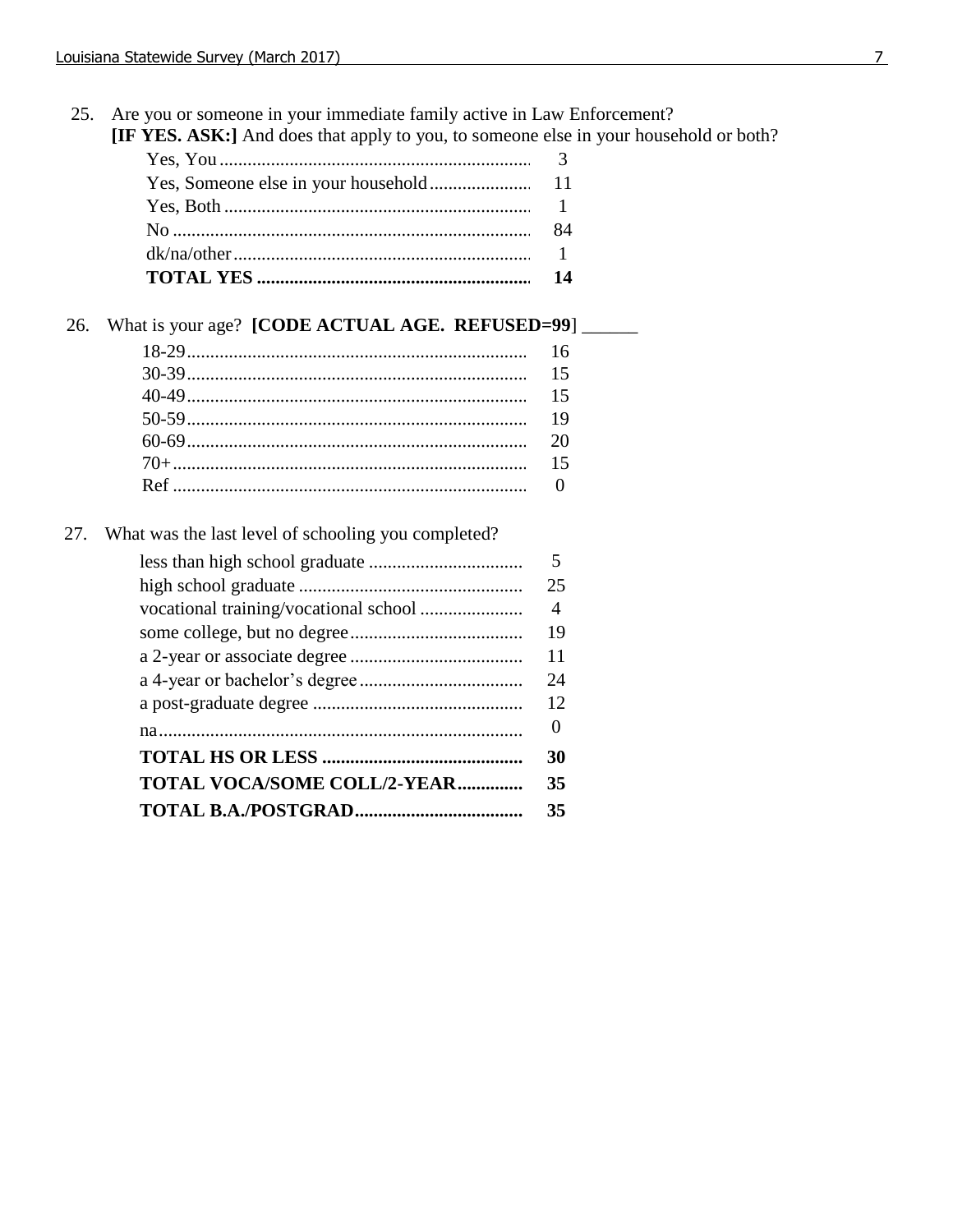28. Generally speaking, do you think of yourself as a Republican, a Democrat, an independent, or something else? **[IF REPUBLICAN OR DEMOCRAT ASK:]** Do you consider yourself a strong (Republican/Democrat) or a not so strong (Republican/Democrat)? **[IF INDEPENDENT ASK:]** Would you say that you lean more toward the Republicans or more toward the Democrats?

| 24 |
|----|
|    |
| 7  |
| 20 |
| 5  |
| 5  |
| 26 |
| 6  |
| 37 |
| 26 |
| 37 |

Party Registration (from voter file):

29. Do you consider yourself very liberal, somewhat liberal, moderate, somewhat conservative or very conservative? **[IF MODERATE, ASK:**] Do you tend to lean toward the liberal or conservative side?

| 9  |
|----|
|    |
| 6  |
| 26 |
| 8  |
| 19 |
| 19 |
| 6  |
| 23 |
| 32 |
| 46 |

30. Are you black, white, Hispanic, Asian, Native American or some other race?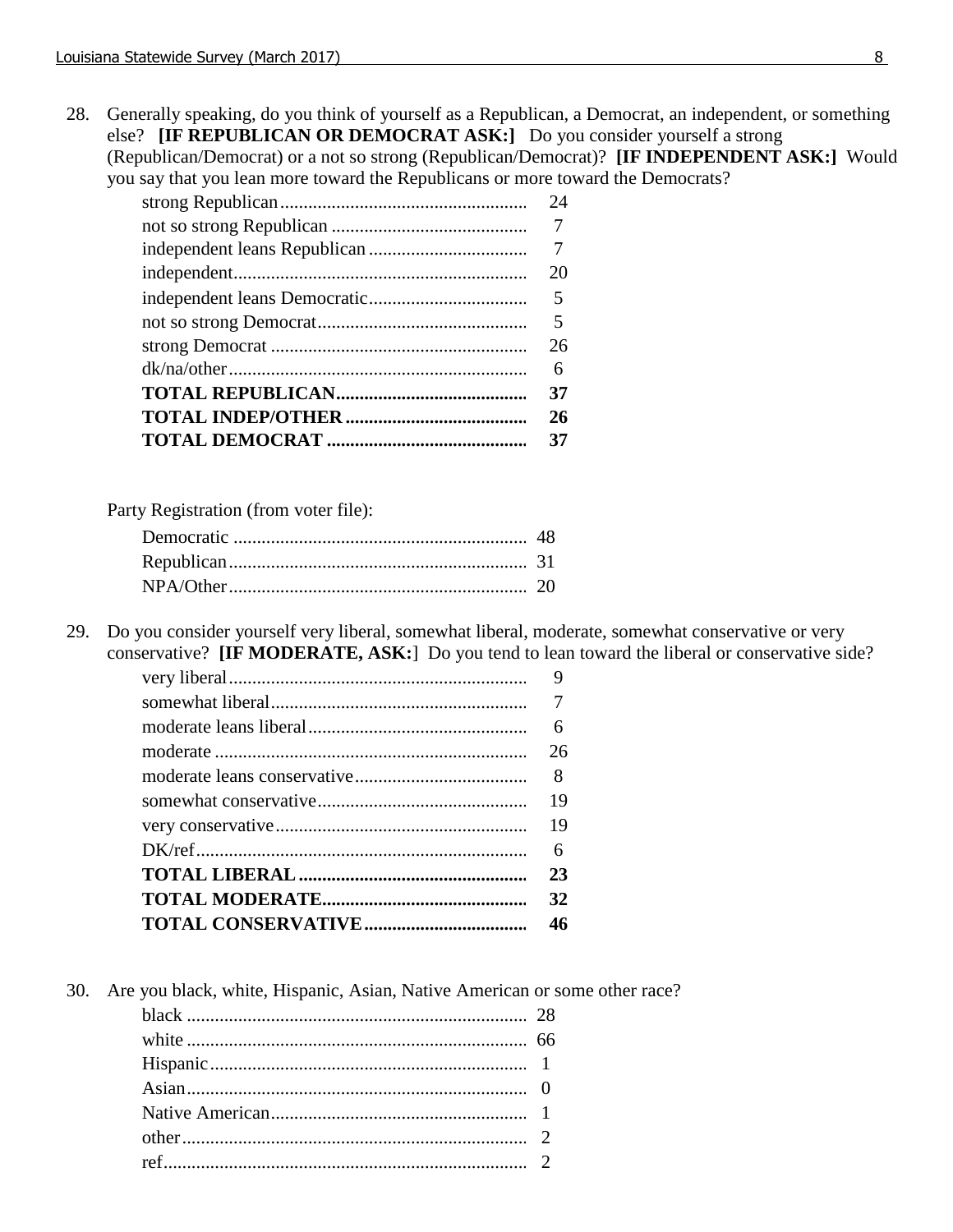| 31. | In which of the following ranges does your family income fall? [ <b>READ LIST</b> ] |  |
|-----|-------------------------------------------------------------------------------------|--|
|     |                                                                                     |  |
|     |                                                                                     |  |
|     |                                                                                     |  |
|     |                                                                                     |  |
|     |                                                                                     |  |
|     |                                                                                     |  |
|     |                                                                                     |  |
|     |                                                                                     |  |
|     |                                                                                     |  |
|     |                                                                                     |  |
|     |                                                                                     |  |

32. What is your zip code? \_\_\_\_\_\_\_\_\_\_

Thank you for answering these questions.